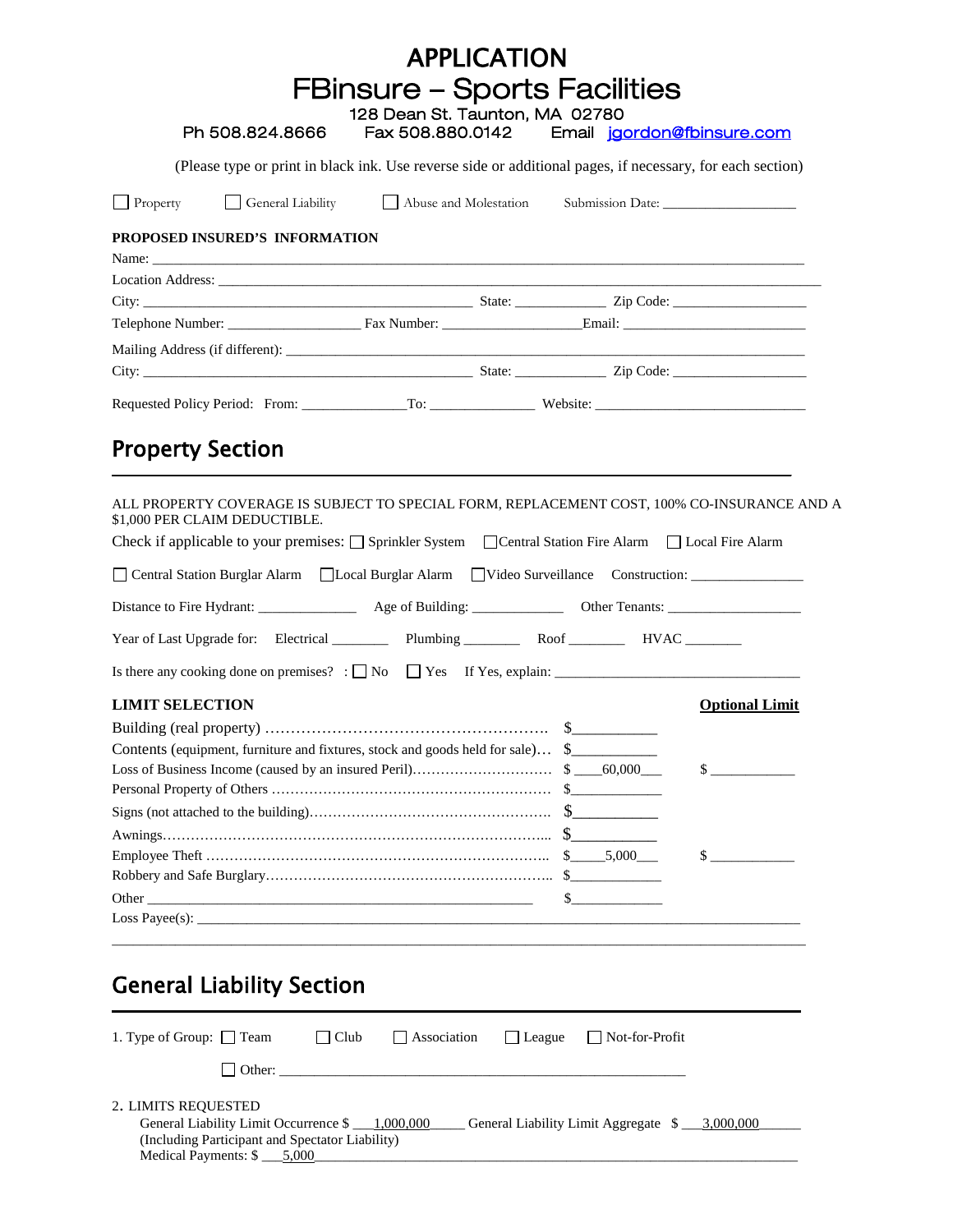| Experience: If no prior coverage, check here. |  |
|-----------------------------------------------|--|
|                                               |  |

3. Name of Present Ins. Co.: \_\_\_\_\_\_\_\_\_\_\_\_\_\_\_\_\_\_\_\_\_\_\_\_\_Policy Number:\_\_\_\_\_\_\_\_\_\_\_\_\_\_\_\_\_\_\_\_X-Date:\_\_\_\_\_\_\_\_\_\_\_

*(Attach a copy of current contract, if available.)*

Premium/Loss History: Please attach detailed premium and loss runs. Provide at least five years' history. If premium and loss runs are not available, complete the chart below.

| Term | <b>Earned Premium</b> | <b>Incurred Losses</b> | <b>Number of Losses</b> |
|------|-----------------------|------------------------|-------------------------|
|      |                       |                        |                         |
|      |                       |                        |                         |
|      |                       |                        |                         |
|      |                       |                        |                         |
|      |                       |                        |                         |

4. Total number of pitching machines at this premise: \_\_\_\_\_\_\_\_\_\_\_\_\_\_\_\_\_\_\_\_\_\_\_\_\_\_\_\_\_\_\_\_\_\_\_\_\_\_\_\_\_\_\_\_\_\_\_\_\_\_\_\_\_\_\_\_

5. Estimated gross annual receipts for Pro Shop Only: \$\_\_\_\_\_\_\_\_\_\_\_\_\_\_\_\_\_\_\_\_\_\_\_\_\_\_\_\_\_\_\_\_\_\_\_\_\_\_\_\_\_\_\_\_\_\_\_\_\_\_\_\_\_\_\_

6. Estimated annual total number of campers for camps and clinics: \_\_\_\_\_\_\_\_\_\_\_\_\_\_

7. Total annual gross receipts (estimated for the upcoming year) for the entire operation? \_\_\_\_\_\_\_\_\_\_\_\_\_\_\_\_\_\_\_\_\_\_\_\_\_\_\_\_

## Camps, Clinics, Teams and Leagues Section

| 1.  | Do you hold camps/clinic away from premises? (if NO, skip to next section)<br>А.                             | Yes        | <b>No</b>      |
|-----|--------------------------------------------------------------------------------------------------------------|------------|----------------|
|     | Are any of the camps overnight?<br>В.                                                                        | $\Box$ Yes | $\Box$ No      |
| 2.  |                                                                                                              |            |                |
| 3.  | Are the fields/facilities inspected prior to play?                                                           |            |                |
| 4.  | Does the facility contain bleachers?<br>A. Permanent or Portable?                                            | Yes        | $\overline{N}$ |
|     | B. If permanent, when were they installed?                                                                   |            |                |
|     |                                                                                                              |            |                |
| 5.  | Is alcohol permitted in the spectator area?                                                                  | Yes        | N <sub>0</sub> |
| 6.  | Does the organization and/or venue require emergency personnel on site at each event?                        | Yes        | N <sub>o</sub> |
| 7.  | Does the league have written regulations with regard to roster size?                                         | Yes        | No             |
| 8.  | Does the league have written age/weight requirements?<br>If so, please provide copies.                       | Yes        | N <sub>0</sub> |
| 9.  | Does the league impose written regulations with regard to alcohol and drugs?                                 | Yes        | N <sub>0</sub> |
|     | 10. Does the association impose a code of conduct for the coaches?<br>If so, please attach a copy.           | Yes        | <b>No</b>      |
| 11. |                                                                                                              |            |                |
| 12. | Does the league have a written policy with regard to the hiring of coaches?<br>If so, please provide a copy. | Yes        | No             |
|     | 13. Is the league co-ed?                                                                                     | Yes        | N <sub>0</sub> |
|     | 14. Does the insured require waiver/release forms prior to play?                                             | Yes        | N <sub>0</sub> |
|     |                                                                                                              |            |                |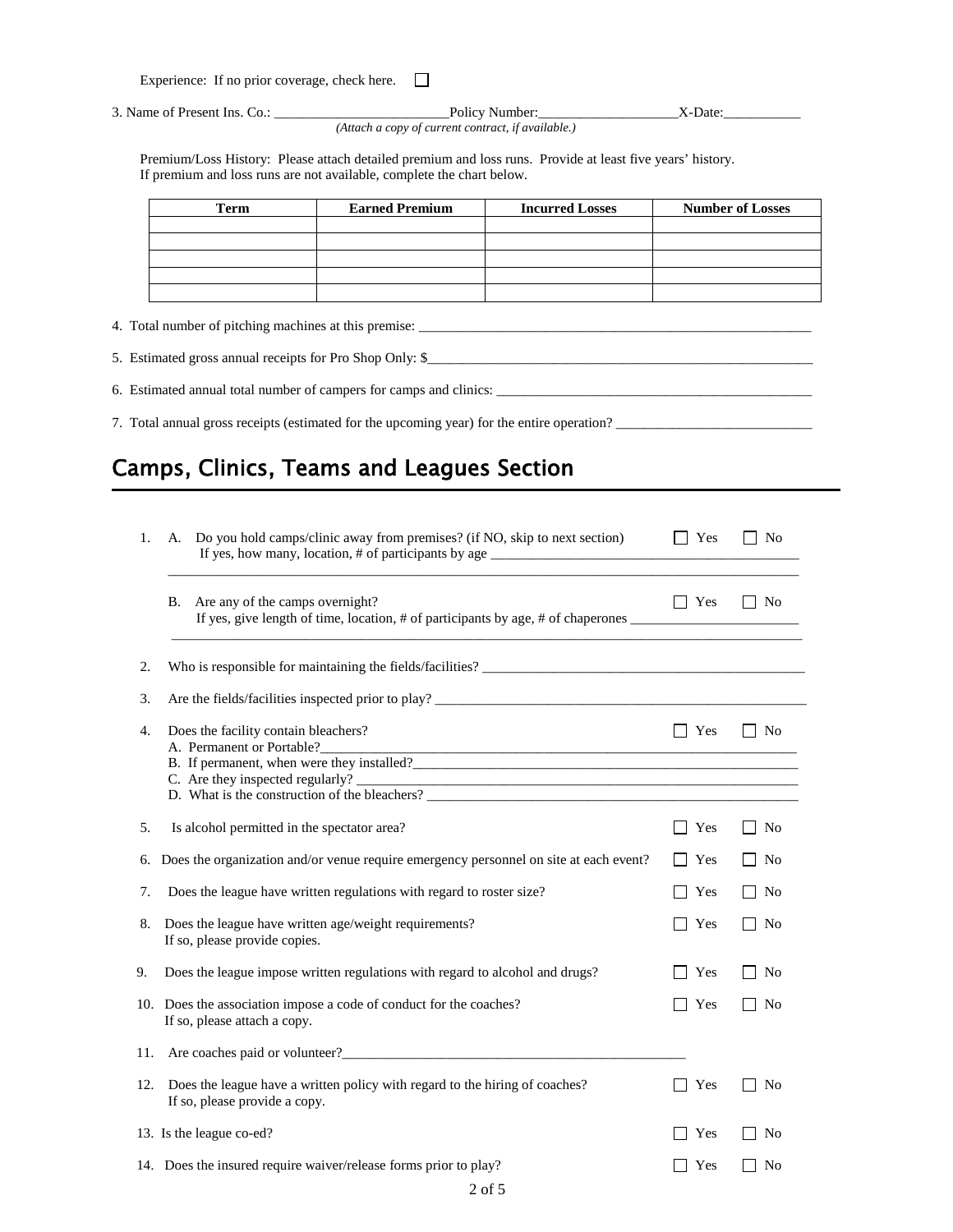|    |     | 15. Will guardians sign the waiver/release forms?                                                                                                                                                                                  |            |    | Yes        | N <sub>0</sub>                   |  |
|----|-----|------------------------------------------------------------------------------------------------------------------------------------------------------------------------------------------------------------------------------------|------------|----|------------|----------------------------------|--|
|    |     | 16. Are spikes or cleats permitted?                                                                                                                                                                                                | $\Box$ Yes | No |            |                                  |  |
|    |     |                                                                                                                                                                                                                                    |            |    |            |                                  |  |
|    | 18. |                                                                                                                                                                                                                                    |            |    |            |                                  |  |
|    | 19. | Send the following information with this application:                                                                                                                                                                              |            |    |            |                                  |  |
|    |     | A. A Resume on all Owners and Managers<br>B. Send a copy of the Insurance Requirements Section of your Lease, Franchise<br><b>Agreement or any other Signed Contract</b><br>Sexual Abuse & Molestation Section (Optional Coverage) |            |    |            |                                  |  |
| 1. |     | Do you have and enforce written standards regarding Sexual Abuse & Molestation: (mandatory requirement)<br>$\Box$ No If yes, you must attach copies of all written material that pertains to this exposure.<br>$\Box$ Yes          |            |    |            |                                  |  |
| 2. |     | Does the employment application for your paid staff and volunteer include questions about whether the individual<br>has ever been convicted for any crime, including sex-related or child-abuse related offenses? $\Box$ Yes       |            |    |            | $\mathsf{L}$<br>No               |  |
| 3. |     | Does your state permit you to do criminal background investigations on prospective employees and/or<br>volunteers?<br>If yes, do you routinely request and receive such background investigations?                                 |            |    | Yes<br>Yes | No<br>N <sub>o</sub>             |  |
| 4. |     | How do you verify employment and/or volunteer related references? $\Box$ In Person $\Box$ By Telephone $\Box$ Do not verify                                                                                                        |            |    |            |                                  |  |
| 5. |     | Do you discuss child/sexual abuse including how to recognize the signs, and what to do if a staff personnel/child and/or volunteer reports<br>someone molested him/her at your staff orientation?<br>Do you document it?           |            |    | Yes<br>Yes | N <sub>0</sub><br>N <sub>o</sub> |  |
| 6. |     | Do you have a plan of supervision that monitors staff including volunteers in day-to-day relationships with the children?                                                                                                          |            |    | $\Box$ Yes | $\Box$ No                        |  |
| 7. |     | Do you have a crisis management plan for dealing with staff personnel, including volunteers, victim, parents, authorities<br>and media if you have an incident of abuse?                                                           |            |    | Yes        | N <sub>0</sub>                   |  |
|    |     |                                                                                                                                                                                                                                    |            |    |            |                                  |  |

|                                                            |                        | $\Box$ No                                                                                                                                          |
|------------------------------------------------------------|------------------------|----------------------------------------------------------------------------------------------------------------------------------------------------|
| If yes, please describe<br>a)                              |                        |                                                                                                                                                    |
| Was a claim made against you?<br>b)                        | Yes                    | N <sub>0</sub>                                                                                                                                     |
| Was the case settled?                                      | Yes                    | ∃ No                                                                                                                                               |
| Taken to trial?<br>CI)                                     | Yes                    | $\overline{N}$                                                                                                                                     |
| How much money was paid as damages to the victim? \$<br>e) |                        |                                                                                                                                                    |
|                                                            |                        |                                                                                                                                                    |
|                                                            | 0 D. 11 PCO 141 T'I'LD | Have you ever had an incident which resulted in an allegation of sexual abuse or molestation? $\Box$ Yes<br>$\mathbf{1}$ $\mathbf{1}$ $\mathbf{v}$ |

9. Do you currently have a policy for Sexual Abuse Liability?  $\Box$  Yes  $\Box$  Yes  $\Box$  No If so, what is the Retroactive Date on the Policy?

Please read the following statement carefully and sign below where indicated. If a policy is issued, this signed statement will be attached to the policy.

**THE UNDERSIGNED AUTHORIZED OFFICER OF THE APPLICANT DECLARES THAT THE STATEMENTS SET FORTH HEREIN ARE TRUE. THE UNDERSIGNED AUTHORIZED OFFICER AGREES THAT IF THE INFORMATION SUPPLIED ON THIS APPLICATION CHANGES BETWEEN THE DATE OF THIS APPLICATION AND THE EFFECTIVE DATE OF THE INSURANCE, HE/SHE (UNDERSIGNED) WILL, IN ORDER FOR THE INFORMATION TO BE ACCURATE ON THE EFFECTIVE DATE OF THE INSURANCE, IMMEDIATELY NOTIFY THE INSURER OF SUCH CHANGES, AND THE INSURER MAY WITHDRAW OR MODIFY ANY OUTSTANDING QUOTATIONS AND/OR AUTHORIZATIONS OR AGREEMENTS TO BIND THE INSURANCE.**

**SIGNING OF THIS APPLICATION DOES NOT BIND THE APPLICANT OR THE INSURER TO COMPLETE THE INSURANCE, BUT IT IS AGREED THAT THIS APPLICATION SHALL BE THE BASIS OF THE CONTRACT SHOULD A POLICY BE ISSUED, AND IT WILL BE ATTACHED TO AND BECOME A PART OF THE POLICY.**

**ALL WRITTEN STATEMENTS AND MATERIALS FURNISHED TO THE INSURER IN CONJUNCTION WITH THIS APPLICATION ARE HEREBY INCORPORATED BY REFERENCE INTO THIS APPLICATION AND MADE A PART HEREOF.**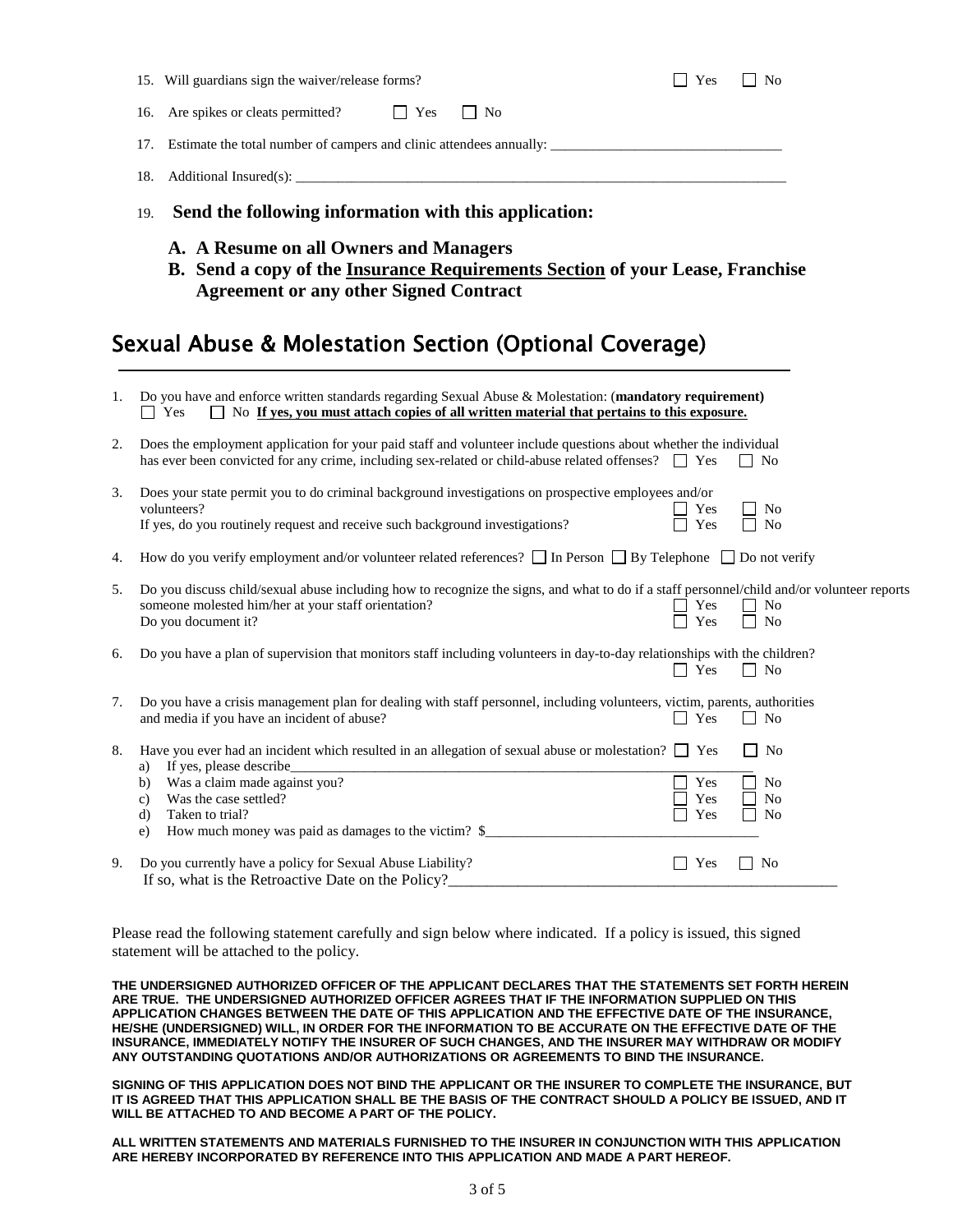**THE UNDERSIGNED AUTHORIZED OFFICER OF THE APPLICANT ACKNOWLEDGES THAT HE/SHE IS AWARE THAT THE LIMIT OF LIABILITY CONTAINED IN THIS POLICY SHALL BE REDUCED, AND MAY BE COMPLETELY EXHAUSTED, BY THE COSTS OF LEGAL DEFENSE OR FOR THE AMOUNT OF ANY JUDGMENT OR SETTLEMENT TO THE EXTENT THAT SUCH EXCEEDS THE LIMIT OF LIABILITY OF THIS POLICY.**

## **FRAUD WARNINGS**

**NOTICE TO APPLICANTS:** ANY PERSON WHO KNOWINGLY AND WITH INTENT TO DEFRAUD ANY INSURANCE COMPANY OR OTHER PERSON FILES AN APPLICATION FOR INSURANCE OR STATEMENT OF CLAIM CONTAINING ANY MATERIALLY FALSE INFORMATION OR, CONCEALS, FOR THE PURPOSE OF MISLEADING, INFORMATION CONCERNING ANY FACT MATERIAL THERETO, COMMITS A FRAUDULENT ACT, WHICH IS A CRIME AND MAY SUBJECT SUCH PERSON TO CRIMINAL AND CIVIL PENALTIES.

**NOTICE TO ARKANSAS AND NEW MEXICO APPLICANTS:** ANY PERSON WHO KNOWINGLY PRESENTS A FALSE OR FRAUDULENT CLAIM FOR PAYMENT OF A LOSS OR BENEFIT, OR KNOWINGLY PRESENTS FALSE INFORMATION IN AN APPLICATION FOR INSURANCE IS GUILTY OF A CRIME AND MAY BE SUBJECT TO FINES AND CONFINEMENT IN PRISON.

**NOTICE TO COLORADO APPLICANTS**: IT IS UNLAWFUL TO KNOWINGLY PROVIDE FALSE, INCOMPLETE, OR MISLEADING FACTS OR INFORMATION TO AN INSURANCE COMPANY FOR THE PURPOSE OF DEFRAUDING OR ATTEMPTING TO DEFRAUD THE COMPANY. PENALTIES MAY INCLUDE IMPRISONMENT, FINES, DENIAL OF INSURANCE, AND CIVIL DAMAGES. ANY INSURANCE COMPANY OR AGENT OF AN INSURANCE COMPANY WHO KNOWINGLY PROVIDES FALSE, INCOMPLETE, OR MISLEADING FACTS OR INFORMATION TO A POLICYHOLDER OR CLAIMANT FOR THE PURPOSE OF DEFRAUDING OR ATTEMPTING TO DEFRAUD THE POLICYHOLDER OR CLAIMANT WITH REGARD TO A SETTLEMENT OR AWARD PAYABLE FROM INSURANCE PROCEEDS SHALL BE REPORTED TO THE COLORADO DIVISION OF INSURANCE WITHIN THE DEPARTMENT OF REGULATORY AUTHORITIES

**NOTICE TO DISTRICT OF COLUMBIA APPLICANTS:** WARNING: IT IS A CRIME TO PROVIDE FALSE OR MISLEADING INFORMATION TO AN INSURER FOR THE PURPOSE OF DEFRAUDING THE INSURER OR ANY OTHER PERSON. PENALTIES INCLUDE IMPRISONMENT AND/OR FINES. IN ADDITION, AN INSURER MAY DENY INSURANCE BENEFITS IF FALSE INFORMATION MATERIALLY RELATED TO A CLAIM WAS PROVIDED BY THE APPLICANT.

**NOTICE TO FLORIDA APPLICANTS**: ANY PERSON WHO KNOWINGLY AND WITH INTENT TO INJURE, DEFRAUD, OR DECEIVE ANY INSURER FILES A STATEMENT OF CLAIM OR AN APPLICATION CONTAINING ANY FALSE, INCOMPLETE OR MISLEADING INFORMATION IS GUILTY OF A FELONY IN THE THIRD DEGREE.

**NOTICE TO KENTUCKY APPLICANTS:** ANY PERSON WHO KNOWINGLY AND WITH INTENT TO DEFRAUD ANY INSURANCE COMPANY OR OTHER PERSON FILES AN APPLICATION FOR INSURANCE CONTAINING ANY MATERIALLY FALSE INFORMATION, OR CONCEALS FOR THE PURPOSE OF MISLEADING, INFORMATION CONCERNING ANY FACT MATERIAL THERETO, COMMITS A FRAUDULENT INSURANCE ACT, WHICH IS A CRIME.

**NOTICE TO LOUISIANA APPLICANTS:** ANY PERSON WHO KNOWINGLY PRESENTS A FALSE OR FRAUDULENT CLAIM FOR PAYMENT OF A LOSS OR BENEFIT OR KNOWINGLY PRESENTS FALSE INFORMATION IN AN APPLICATION FOR INSURANCE IS GUILTY OF A CRIME AND MAY BE SUBJECT TO FINES AND CONFINEMENT IN PRISON.

**NOTICE TO MAINE APPLICANTS:** IT IS A CRIME TO KNOWINGLY PROVIDE FALSE, INCOMPLETE OR MISLEADING INFORMATION TO AN INSURANCE COMPANY FOR THE PURPOSE OF DEFRAUDING THE COMPANY. PENALTIES MAY INCLUDE IMPRISONMENT, FINES OR A DENIAL OF INSURANCE BENEFITS.

**NOTICE TO NEW JERSEY APPLICANTS**: ANY PERSON WHO INCLUDES ANY FALSE OR MISLEADING INFORMATION ON AN APPLICATION FOR AN INSURANCE POLICY IS SUBJECT TO CRIMINAL AND CIVIL PENALTIES.

**NOTICE TO NEW YORK APPLICANTS**: ANY PERSON WHO KNOWINGLY AND WITH INTENT TO DEFRAUD ANY INSURANCE COMPANY OR OTHER PERSON FILES AN APPLICATION FOR INSURANCE OR STATEMENT OF CLAIM CONTAINING ANY MATERIALLY FALSE INFORMATION, OR CONCEALS FOR THE PURPOSE OF MISLEADING, INFORMATION CONCERNING ANY FACT MATERIAL THERETO, COMMITS A FRAUDULENT INSURANCE ACT, WHICH IS A CRIME, AND SHALL ALSO BE SUBJECT TO A CIVIL PENALTY NOT TO EXCEED FIVE THOUSAND DOLLARS AND THE STATED VALUE OF THE CLAIM FOR EACH SUCH VIOLATION.

**NOTICE TO OHIO APPLICANTS**: ANY PERSON WHO, WITH INTENT TO DEFRAUD OR KNOWING THAT HE IS FACILITATING A FRAUD AGAINST AN INSURER, SUBMITS AN APPLICATION OR FILES A CLAIM CONTAINING A FALSE OR DECEPTIVE STATEMENT IS GUILTY OF INSURANCE FRAUD.